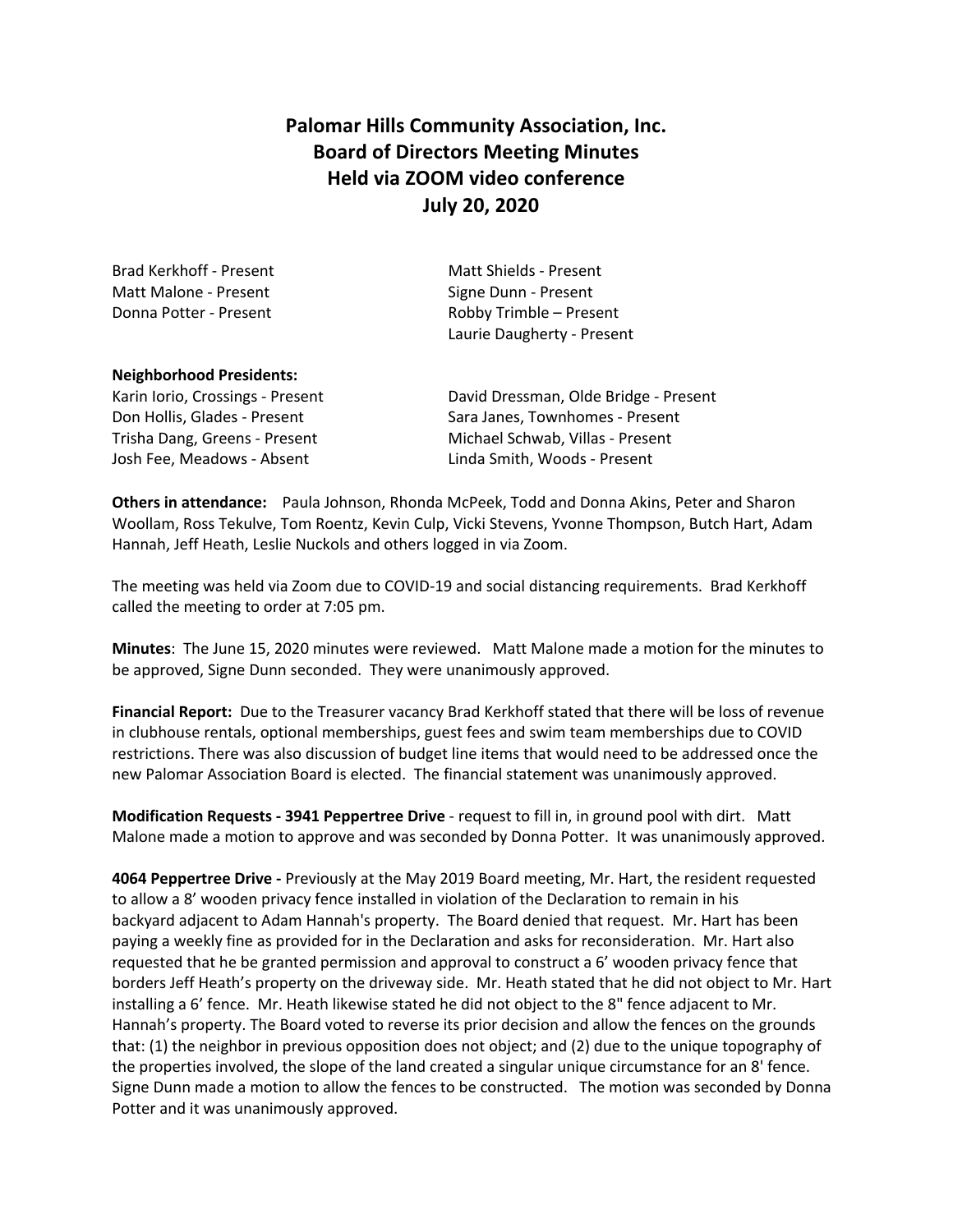**3989 Palomar Boulevard** – request to construct a 6' fence across rear portion of property. Donna Potter made a motion to approve and Signe Dunn seconded. The motion was unanimously approved.

**4036 Santee Way- (Walter)** requested to replace the board frame in the backyard to a 10' Pergola. Motion was made to approve by Brad Kerkhoff and seconded by Matt Malone. Motion was passed.

#### **Neighborhood Reports:**

#### Crossings - Karin Iorio - No report

Glades - Don Hollis - stated that Leslie Nuckols (a Glades resident) had expressed concern over the color of the pickle ball lines painted on the tennis courts. Ms. Nuckols and Don Hollis stated that it was their understanding that a color had not been chosen by the board. Cindy Russell stated that she asked several of the pickle ball players and tennis instructor MacKenzie to meet and agree upon a color for the pickle ball lines. Ms. Nuckols is not in favor of the color chosen.

Greens - Trisha Dang - No report

Meadows - Josh Fee - Absent

Olde Bridge - David Dressman - stated that there have been several complaints about cars being parked on the street which makes access to residences difficult at times. He also discussed the issue of the decaying fence that borders the creek. Residents on the property bordering the fence have stated that the HOA is responsible for the maintenance of the fence. There was some discussion on getting quotes for removal of the fence as well as quotes for construction of new fence and who would be responsible for the cost.

Woods - Linda Smith - expressed concern regarding the deterioration of several mailboxes. She said she would make a list of addresses with mailboxes that needed repair.

Townhomes - Sara Janes - expressed concern over the lack of the maintenance of the sidewalks, walking path, ponds, trees and mosquitoes in the area.

Villas - Mike Schwab - stated at this time there are several children that continue to ride their big wheels and razors in the street and due to this creates there is a safety issue.

**New Business -** Appreciation for the previous board members' service was expressed to Joe Clabes and Jeannie Hixson for all their hard work and years of service.The Palomar Hills Community Association Board members for 2020 were nominated and elected. The board election results were as follows: President: Brad Kerkhoff, Vice President: Matt Malone, Treasurer: Laurie Curry Daugherty, and Donna Potter, Secretary.

Peter Woollam asked who is responsible for cleaning the trash in the "common areas". He stated that it appears that trash in the areas seem to be overflowing at times. There was also an inquiry on who is responsible for supervising the contractors that are hired to maintain the grounds in the neighborhood. Jay Conne requested that each neighborhood President have access to neighbors' email accounts. Kevin Culp stated that the new tennis court lights are not effective in the way they are presently positioned. There is little to no light on 3 of the 4 courts. Cindy Russell agreed to follow up with the company that installed the tennis court lights and request that they adjust accordingly.

**Old Business -** Question was raised on the status of the Audit Committee. At present a committee is being formed to discuss Audit possibilities.